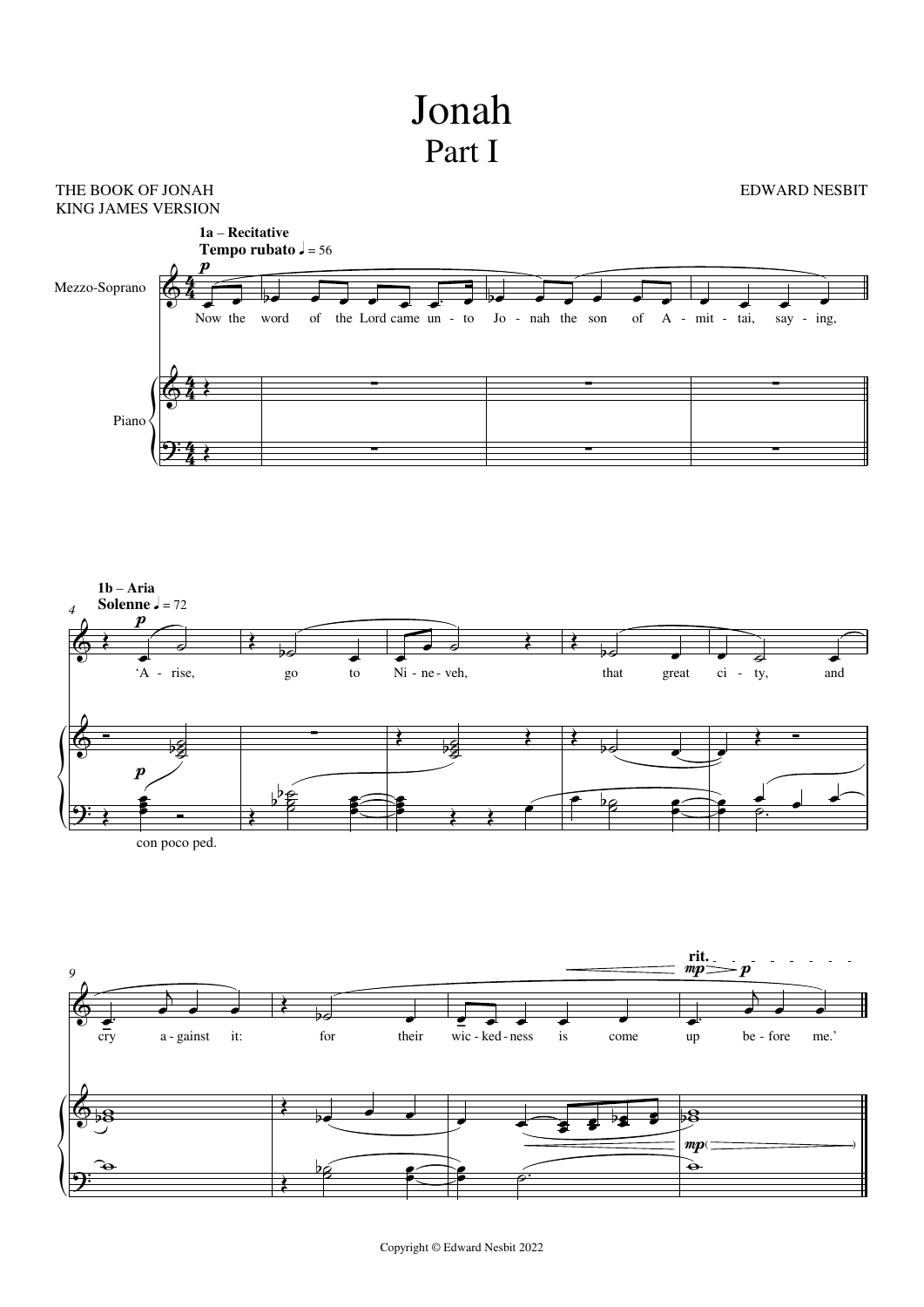

6 ļ  $\overline{\cdot}$  $\frac{1}{2}$  $\ddot{\bullet}$  $\overline{\phantom{a}}$ 

 $\frac{1}{\gamma}$ 

2

 $\leftarrow$   $\leftarrow$ 

₹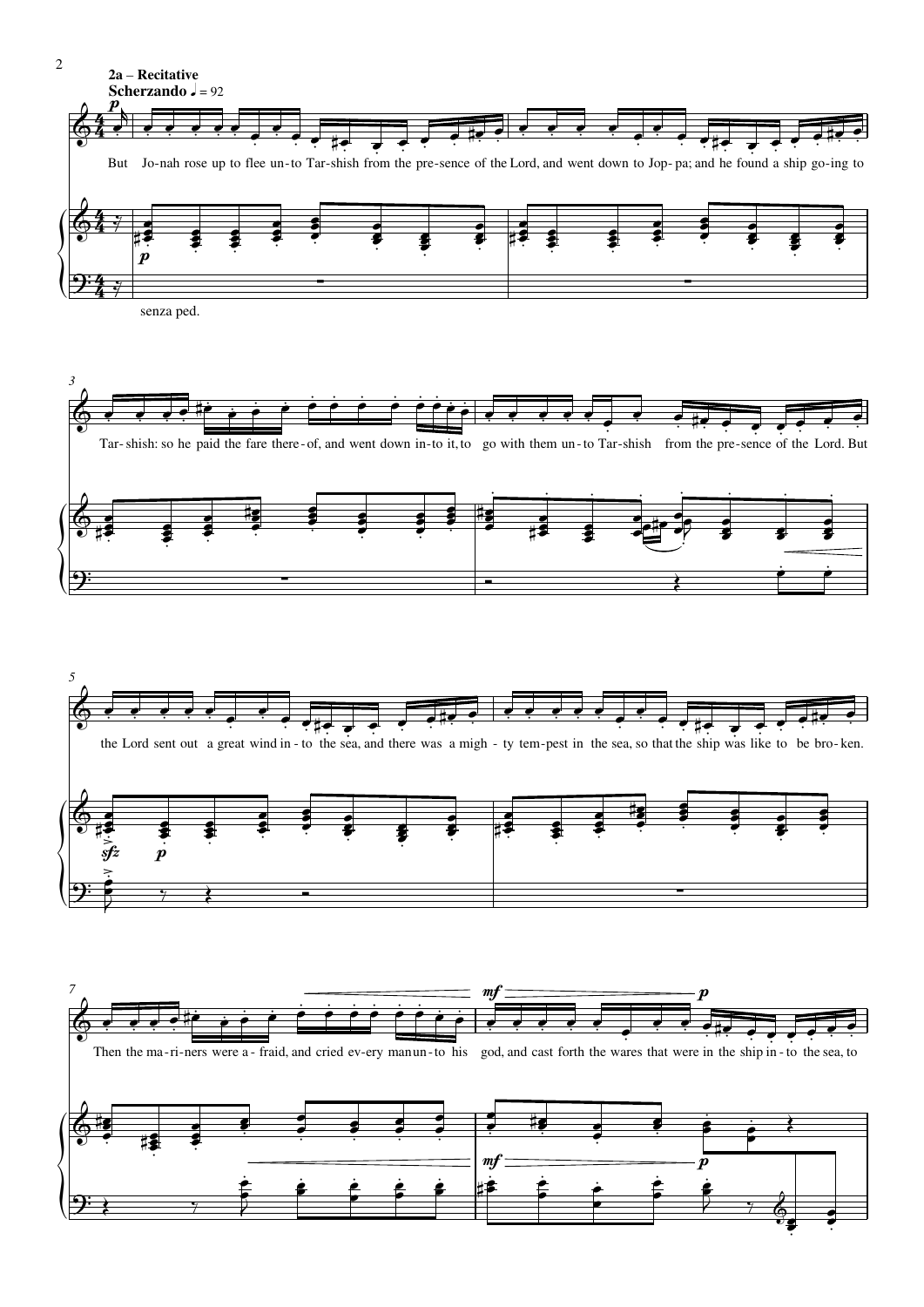

quasi senza ped.

 $\overline{3}$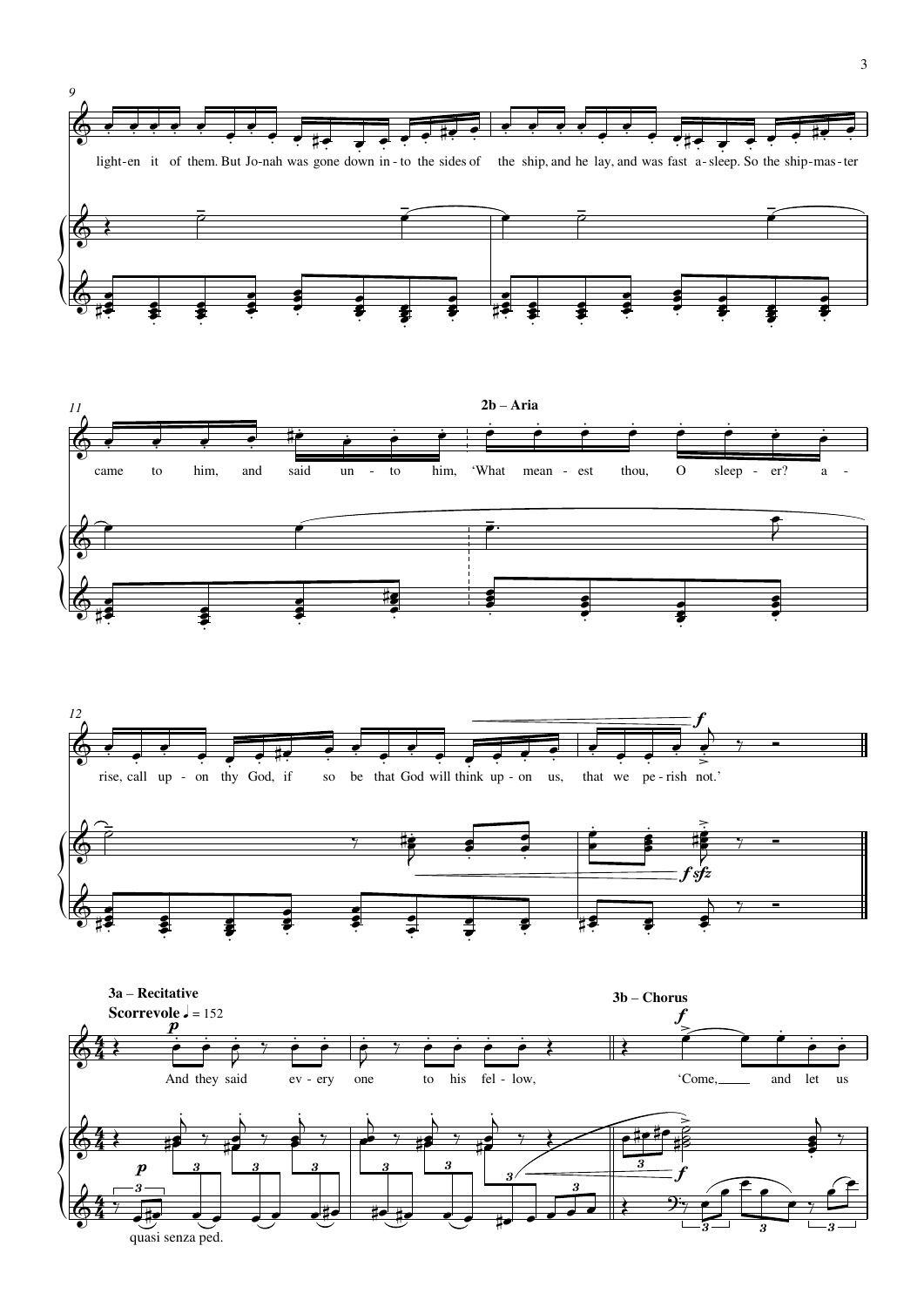







4